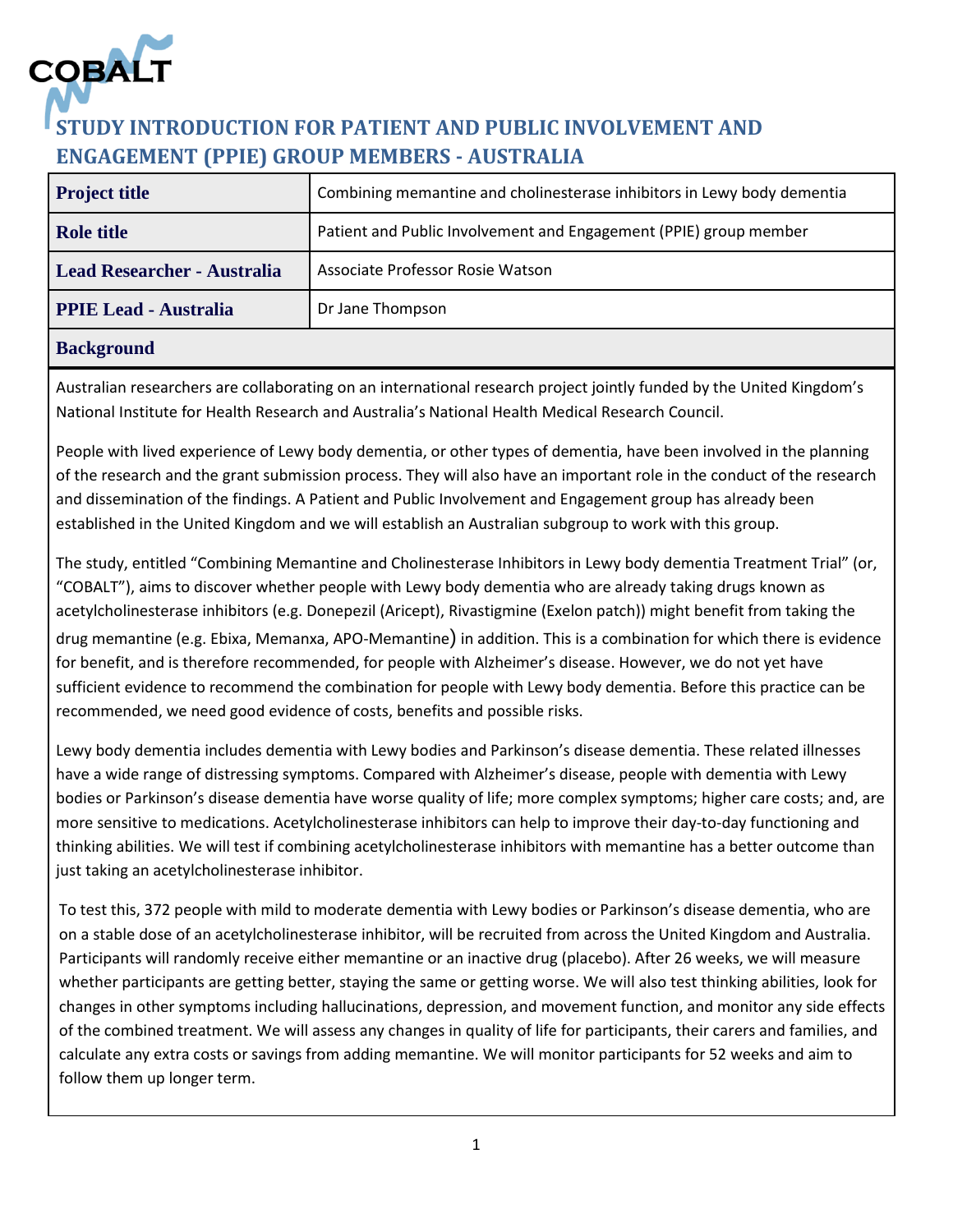In the first instance, we would like to involve 7 or 8 people with lived experience of Lewy body dementia, or other forms of dementia, (either as a person with a diagnosis or as a carer, or attending together) in our Australian subgroup. The group may expand as the research progresses. This is an exciting opportunity for Australians interested in public involvement in dementia research to learn from our experienced United Kingdom counterparts.

## **What does the role involve?**

Members of the Patient and Public Involvement and Engagement group will contribute in a number of ways including:

- Attending focus groups
- Joining the research project steering group if interested (one person or by rotation)
- Reviewing/designing user-friendly plain English documents for use with participants and support partners including recruitment, letters of invitation, participant information sheets, consent forms, study newsletters
- Helping to develop lay material for websites and plain English summaries of study findings and publications for informing the general public
- Visiting initiation sites (when safe)
- Assisting with recruitment of study participants
- Helping to evaluate study participants' level of satisfaction with their experience
- Co-organising and attending stakeholder 'end-of-study' events

### **What skills are required?**

To carry out the work envisaged will require volunteers with interest and empathy, competence for the tasks, and the possibility of contributing long term.

#### **Essential skills**

- Willingness to review documents and provide an opinion via any preferred method e.g. post, phone, online/video conferencing.
- Enthusiasm to contribute towards the successful delivery of the project
- Willingness to engage with the Australian and United Kingdom patient and public involvement and engagement leads/facilitators

#### **Desirable skills**

Able to join video conferencing with support if needed

#### **What is the time commitment?**

The study lasts 4 years but we anticipate that members of the group will come and go as circumstances dictate. There is no expectation for anyone to stay for the whole study unless they want to.

The contribution will vary from month to month but is likely to include a meeting online and a task such as a document review every couple of months. There will never be any pressure to respond to any task or attend any particular